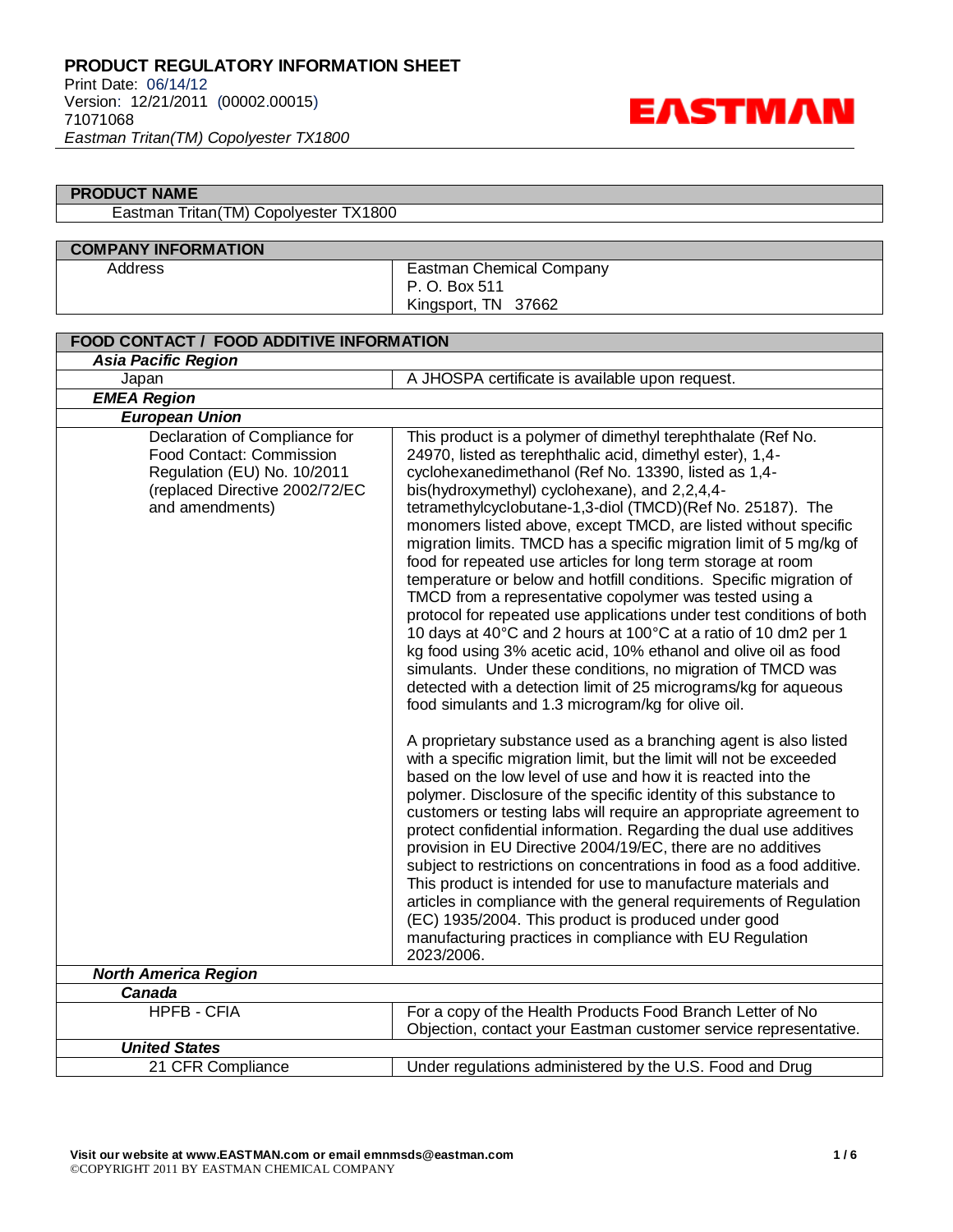Print Date: 06/14/12 Version: 12/21/2011 (00002.00015) 71071068 *Eastman Tritan(TM) Copolyester TX1800*



Administration (FDA), this product, as supplied by Eastman Chemical Company, may lawfully be used on the basis of 21 CFR 174.5(d)(5) as a component in the manufacture of repeated use food-contact articles as described in Food Contact Notification No. 1041. FCN No. 1041 replaces FCN No. 729 and product as supplied by Eastman under FCN No. 729 may lawfully be used under FCN No. 1041. The finished food contact article containing this polymer is intended to contact all types of food at temperatures up to and including 100°C (for definitions of food types, refer to the Food Contact Substances website at http://www.fda.gov/Food/FoodIngredientsPackaging/FoodContactS ubstancesFCS/default.htm to access the Food Types and Conditions of Use for Food Contact Substances Tables). In addition, the general provisions for indirect food additives in 21 CFR 174.5 are applicable to the use of this product.

| <b>OTHER APPLICABLE REGULATIONS</b>                                                                                                                                               |                                                                                                                                                                                                                                                                                                                                                                                                                                                                                                 |
|-----------------------------------------------------------------------------------------------------------------------------------------------------------------------------------|-------------------------------------------------------------------------------------------------------------------------------------------------------------------------------------------------------------------------------------------------------------------------------------------------------------------------------------------------------------------------------------------------------------------------------------------------------------------------------------------------|
| <b>EMEA Region</b>                                                                                                                                                                |                                                                                                                                                                                                                                                                                                                                                                                                                                                                                                 |
| <b>European Union</b>                                                                                                                                                             |                                                                                                                                                                                                                                                                                                                                                                                                                                                                                                 |
| Regulation (EC) No. 1907/2006<br>on the Registration, Evaluation<br>and Authorisation of Chemicals<br>(REACH)                                                                     | Eastman confirms its compliance with REACH. Where relevant<br>and required, all substances manufactured in and imported into the<br>European Union by Eastman have been duly registered and/or<br>pre-registered. Polymers are exempt from registration under<br>REACH, however all monomers and additives are pre-registered<br>and registered where relevant, such that our polymer products are<br>REACH compliant. For further information, refer to our website:<br>www.eastman.com/reach. |
| Regulation (EC) No. 1907/2006<br>on the Registration, Evaluation<br>and Authorisation of Chemicals<br>(REACH) - Substances of Very<br><b>High Concern</b>                         | With reference to the SVHC Candidate List, as amended up to and<br>including the 19 December 2011 update, this product placed on<br>the market in the European Union is not known to contain any<br>substances listed on the candidate list of Substances of Very High<br>Concern (SVHC) in concentrations greater than or equal to 0.1%<br>or those otherwise established under paragraph 6(b) of Article 56.<br>For further information, refer to our website:<br>www.eastman.com/reach.      |
| Directive 2006/122/EC (Relating<br>to Restrictions on the Marketing<br>and Use of Certain Dangerous<br>Substances and Preparations<br>(perfluorooctane Sulfonates), as<br>amended | We do not analyse this product for the perfluorooctane sulfonates<br>(PFOS) and related compounds. We do not add these substances<br>to the end product, and we do not expect that these substances<br>will be formed during manufacturing or under normal handling,<br>storage and use conditions. Based on our knowledge of our raw<br>materials and manufacturing processes, we have no reason to<br>expect that these substances would be present.                                          |
| Directive 94/62/EC (Packaging<br>and Packaging Waste), as<br>amended                                                                                                              | This statement covers the following heavy metals (or their<br>compounds): Cadmium (Cd), Hexavalent chromium (Cr (6+)),<br>Lead (Pb), Mercury (Hg). This product complies with the heavy<br>metal content limits of this legislation.                                                                                                                                                                                                                                                            |
| Substances of Animal Origin<br>Regulation 999/2001, as<br>amended                                                                                                                 | Based on our knowledge of the raw materials and processes used<br>in the manufacture of this product, we have no reason to expect<br>that animal-derived or bovine-derived materials are present in this<br>product.                                                                                                                                                                                                                                                                            |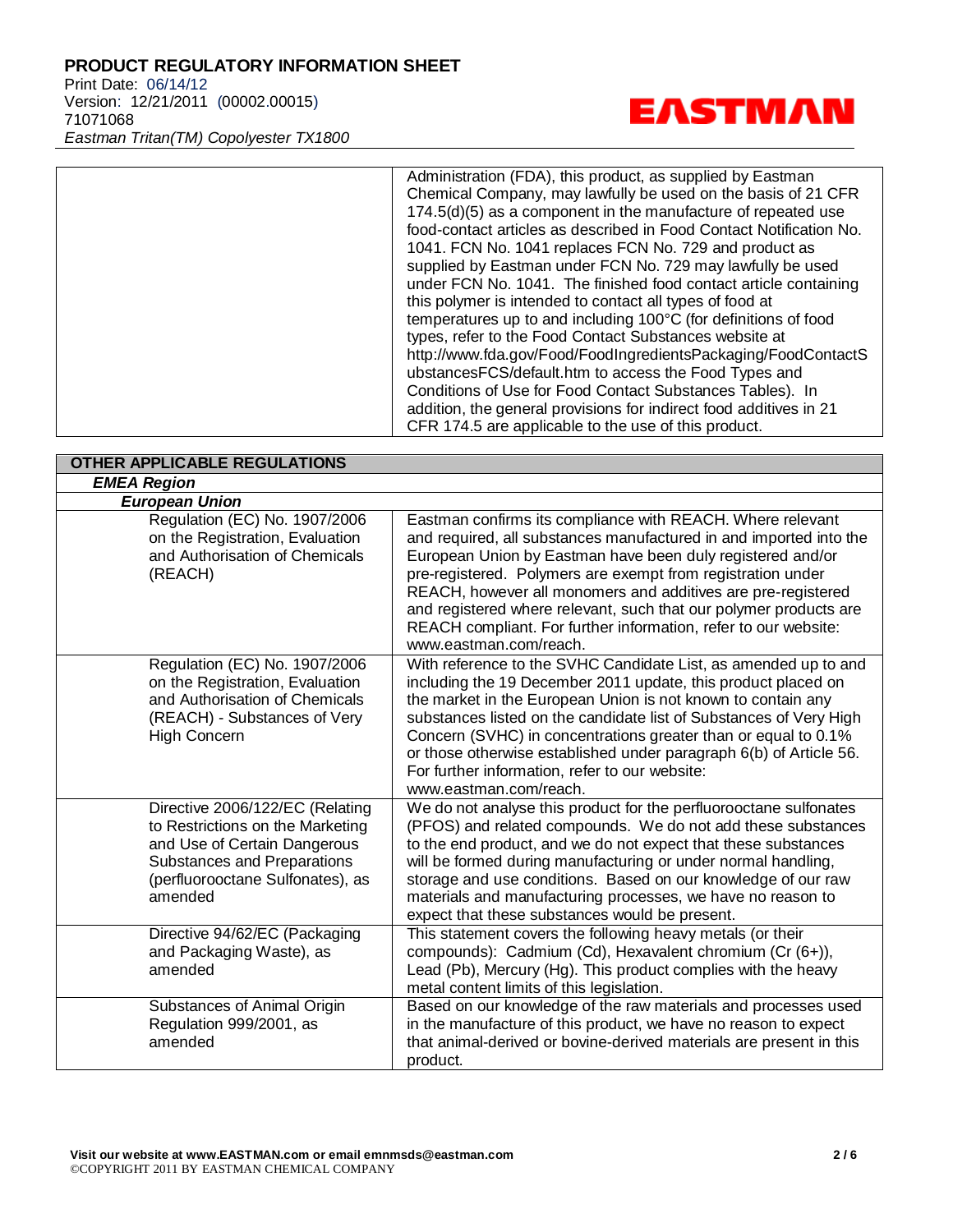Print Date: 06/14/12 Version: 12/21/2011 (00002.00015) 71071068 *Eastman Tritan(TM) Copolyester TX1800*

**EASTMAN** 

Directive 2001/18/EC and Regulations 1829/2003 and 1830/2003 (Genetically Modified Organisms), as amended Based on our knowledge of the raw materials or based on supplier information, this product is considered not genetically modified or not derived from a genetically modified organism as defined in these regulations. Directive 2005/84/EC, Commission Decision 1999/815/EC (Phthalates), as amended The term "phthalates" refers to diesters of phthalic acid (also known as ortho-phthalic acid or 1,2-benzenedicarboxylic acid) that are used to make materials, such as vinyl, more flexible. These are the substances which are the subject of specific regulations in some countries and which a number of state and municipal governments in the United States have banned or proposed to ban in certain consumer products. Phthalate esters are not used in the manufacture of this product. However, there is potential for confusion resulting from the use of dimethyl terephthalate as a monomer to manufacture this polymer. Terephthalates have different physical, chemical, and toxicological properties than the ortho-phthalate esters, and we are not aware of any scientific studies linking terephthalates with endocrine effects. More importantly, dimethyl terephthalate is reacted and becomes part of a high molecular weight polymer. In contrast, low molecular weight plasticizers, such as ortho-phthalates, can be used at high loadings and have a high potential for migration when the plasticized polymer is used in contact with fatty foods. Regulation (EC) No. 2037/2000 on Substances that Deplete the Ozone Layer Eastman Chemical does not analyse this product for ozone depleting substances (ODS) that are classified as such by this legislation (including chlorofluorocarbons, other fully halogenated chlorofluorocarbons, halons, carbon tetrachloride, 1,1,1-trichloroethane, methyl bromide, hydrobromofluorocarbons, and hydrochlorofluorocarbons). Based on our knowledge of the raw materials and our manufacturing process, we do not expect the listed substances to be present in our products. Directive 2011/65/EU (Recast of 2002/95/EC (Restrictions of Hazardous Substances - RoHS)), as amended To our knowledge, lead, mercury, cadmium, hexavalent chromium, polybrominated biphenyls (PBB) or polybrominated diphenyl ethers (PBDE), including decabromodiphenyl ether are not used as raw materials in this product, nor are they added during the production process or the end product. Based on a one-time analysis of this product by an independent laboratory, the listed substances were not detected in this product (method detection limit of 5 mg/kg for PBBs or PBDEs and 2 mg/kg for metals). Further information is available from your Eastman representative. Directive 2003/53/EC (Restricting Nonylphenol and Nonylphenol Ethoxylates), as amended Eastman Chemical Company does not analyse this product for nonylphenol and nonylphenol ethoxylates. Emulsifiers are not used as a raw material, nor are they added to the manufacturing process or the end product. Therefore, we have no reason to expect that these substances are present. Directive 2005/1895/EC (Epoxy Derivatives), as amended Eastman Chemical Company does not analyse this product for the following substances: bis(hydroxyphenyl)methane bis (2,3 epoxypropyl) ethers (BFDGE) [and derivatives BFDGEH2O, BFDGEHCl; BFDGE2HCl; BFDGEH2O.HCl]; 2,2-bis(4 hydroxyphenyl) propane bis(2,3-epoxypropyl) ether (BADGE) [and derivatives BADGEH2O, BADGEHCl; BADGE2HCl;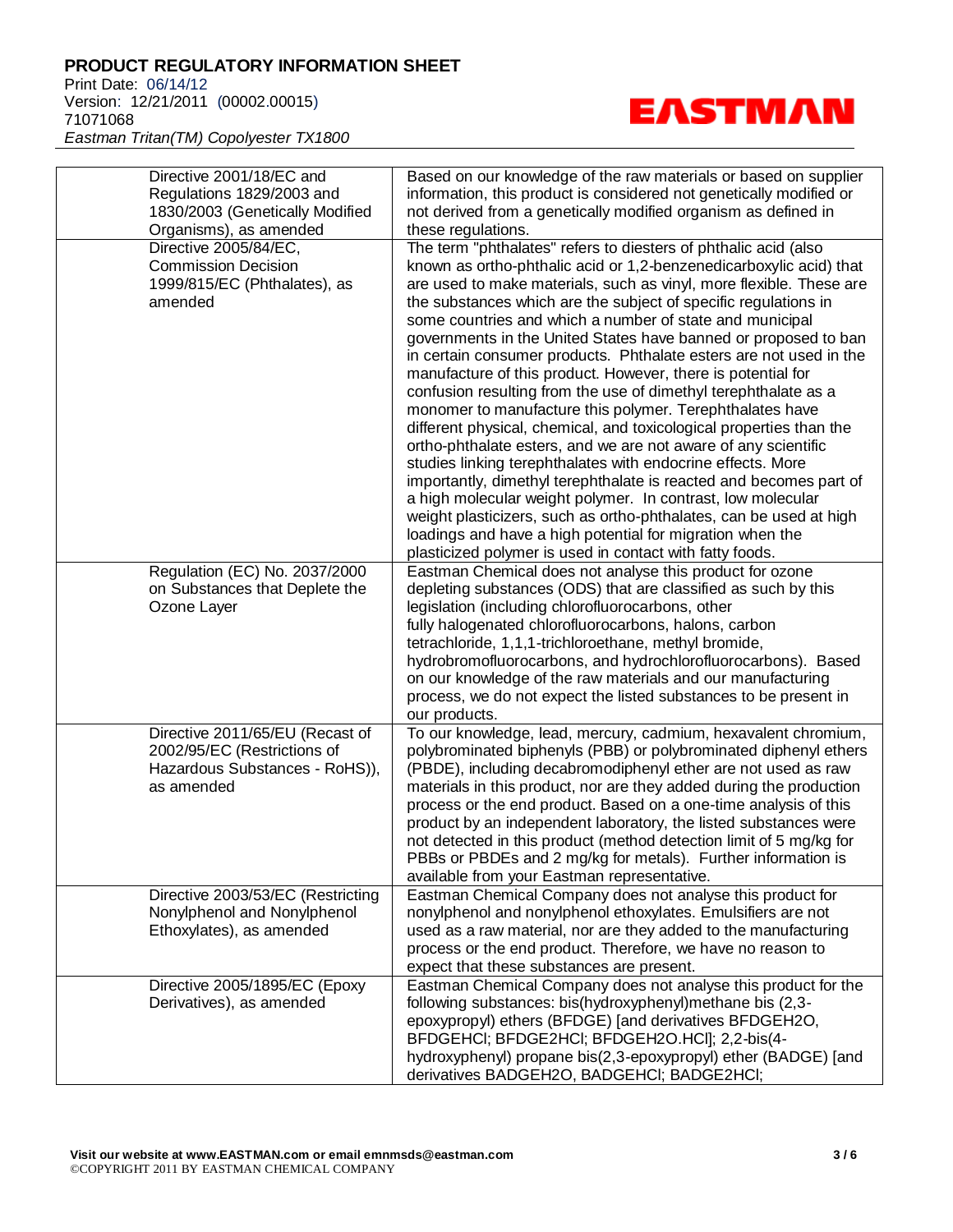Print Date: 06/14/12 Version: 12/21/2011 (00002.00015) 71071068 *Eastman Tritan(TM) Copolyester TX1800*



BADGEH2O.HCl]; Novolac glycidyl ethers (NOGE). However, these substances are not used as a raw material, nor are they added to the manufacturing process or the end product. This product complies with 2005/1895/EC, and amendments, which replaced EU Directive 2002/16/EC. Directive 98/8/EC (Biocides), as amended; Commission Decision 2009/251/EC (Dimethylfumarate) Eastman Chemical Company does not analyse this product for the listed biocides. However, the listed biocides are not used as a raw material, nor are they added to the manufacturing process or the end product. Therefore, we have no reason to expect that these substances would be present. Directive 2009/48/EC (replaced 88/378/EEC (Toy Safety)), as amended This statement covers the following elements listed in Annex II (Particular Safety Requirements), Part III (Chemical Properties) : Aluminum (Al); Antimony (Sb), Arsenic (As), Barium (Ba), Boron (Bo), Cadmium (Cd), Chromium (Cr III), Chromium (Cr VI), Cobalt (Co), Copper (Cu), Lead (Pb), Manganese (Mn), Mercury (Hg), Nickel (Ni), Selenium (Se), Strontium (Sr), Tin (Sn), organic Tin, Zinc (Zn). This product complies with the heavy metal content limits of this legislation. WGK Identification Number: | not available EU Regulation 208/2005 (Polycyclic Aromatic Hydrocarbons), as amended Eastman Chemical Company does not analyse this product for the following polycyclic aromatic hydrocarbons (PAH) defined in this amendment or Commission Regulation (EC) No 466/2001: Benzo[a]anthracene; Benzo[b]fluoranthene; Benzo[j]fluoranthene; Benzo[k]fluoranthene; Benzo[ghi]perylene; Benzo[a]pyrene; Chrysene; Cyclopenta[c,d]pyrene; Dibenzo[a,h]anthracene; Dibenzo[a,e]pyrene; Dibenzo[a,h]pyrene; Dibenzo[a,i]pyrene; Dibenzo[a,l]pyrene; Indeno[1,2,3-cd]pyrene; 5-methylchrysene, Benzo[c]fluorene. These substances are not used as a raw material, nor are they added to the manufacturing process or the end product. We have no reason to expect that the listed substances would be present in this product. Directive 2004/42/EC (Volatile Organic Compounds), as amended This product is not considered to be a volatile organic compound (VOC), nor does it contain a VOC, as defined in Article 5 of EU Directive 2004/42/EC (an organic substance with an initial boiling point less than or equal to 250 °C at a standard pressure of 101,3 kPa). Also, it is not considered a VOC, nor does it contain one, as defined in the Swiss ordinance on incentive taxes on volatile organic compounds (OVOC): "volatile organic compounds (VOC) are organic compounds with a vapour pressure of at least 0.1 mbar at 20°C or a boiling point of maximum 240°C at 1013.25 mbar". *North America Region United States* 21 CFR 189.5; 21 CFR 700.27 (BSE/TSE) Based on our knowledge of the raw materials and processes used in the manufacture of this product, we have no reason to expect that bovine-derived materials are present in this product. US CSG (CONEG) This statement covers the following heavy metals (or their compounds): Cadmium (Cd), Hexavalent chromium (Cr (6+)), Lead (Pb), Mercury (Hg). These metals are not intentionally added to this product as supplied by Eastman Chemical Company. We have not specifically analyzed this product for the presence of these substances. Based on our knowledge of the raw materials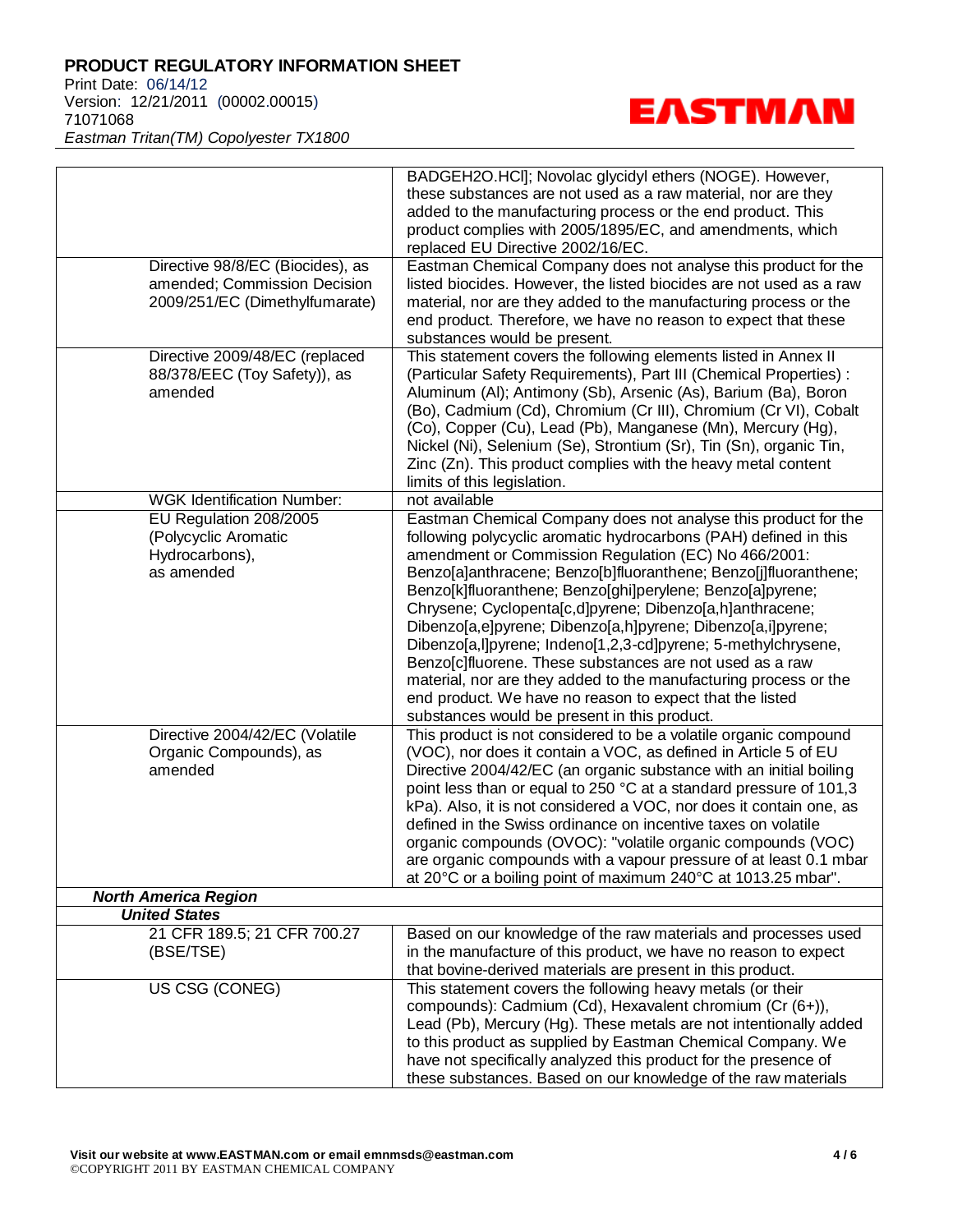Print Date: 06/14/12 Version: 12/21/2011 (00002.00015) 71071068 *Eastman Tritan(TM) Copolyester TX1800*



|                                                                                                         | and the manufacturing process, it is unlikely that any of these<br>elements would be present in this product in concentrations<br>exceeding the legislation limits.                                                                                                                                                                                                                                                                                                                                                                                                                                                                                                                                                                                                                                                                                                                                                                                                                                                                                                                                                |
|---------------------------------------------------------------------------------------------------------|--------------------------------------------------------------------------------------------------------------------------------------------------------------------------------------------------------------------------------------------------------------------------------------------------------------------------------------------------------------------------------------------------------------------------------------------------------------------------------------------------------------------------------------------------------------------------------------------------------------------------------------------------------------------------------------------------------------------------------------------------------------------------------------------------------------------------------------------------------------------------------------------------------------------------------------------------------------------------------------------------------------------------------------------------------------------------------------------------------------------|
| California Proposition 65                                                                               | Eastman has not specifically analyzed our product for the<br>presence of the substances listed in Proposition 65. Based on our<br>knowledge of the raw materials and manufacturing process, we<br>have no reason to expect that this product would contain<br>substances at levels which would require warning as required by<br>Proposition 65. Because Eastman has limited knowledge of your<br>manufacturing processes, products or the circumstances under<br>which potential exposures may arise, Eastman is unable to certify<br>that when our product is used to manufacture your products, no<br>individuals using such products in California will be exposed to any<br>Proposition 65 chemicals in amounts that require a Proposition 65<br>warning. For this reason, your company must make its own<br>determination that Eastman products are safe, lawful, and<br>technically suitable for use in your company's intended<br>applications. If you have general questions regarding the chemical<br>composition or properties of specific products, please refer to the<br>Material Safety Data Sheet. |
| <b>GMO (Genetically Modified</b><br>Organisms)                                                          | This product is not derived from plant sources and, therefore, is<br>not produced using genetically modified organisms (GMOs) or<br>recombinant DNA technology.                                                                                                                                                                                                                                                                                                                                                                                                                                                                                                                                                                                                                                                                                                                                                                                                                                                                                                                                                    |
| 40 CFR Part 82 Subpart E, ODS                                                                           | Eastman Chemical Company products are neither manufactured<br>with nor contain any "ozone depleting substances" listed by the<br>U.S. Environmental Protection Agency for the protection of<br>stratospheric ozone (Title VI of the Clean Air Act, and 40 CFR Part<br>82, Subparts A and E, including chlorofluorocarbons, halons,<br>carbon tetrachloride, methyl chloroform,<br>hydrochlorofluorocarbons.) However, based on our knowledge of<br>the raw materials and manufacturing process, these substances<br>may be present in trace quantities in our products.                                                                                                                                                                                                                                                                                                                                                                                                                                                                                                                                            |
| 40 CFR Part 60, VOC                                                                                     | Eastman has performed no specific testing of this product for VOC<br>content. Based on the physical properties of this material, the<br>VOC content is expected to be negligible when tested using EPA<br>Method 24.                                                                                                                                                                                                                                                                                                                                                                                                                                                                                                                                                                                                                                                                                                                                                                                                                                                                                               |
| <b>CERCLA List of Hazardous</b><br>Substances and Reportable<br>Quantities (40 CFR 302, Table<br>302.4) | This product or its components are not listed.                                                                                                                                                                                                                                                                                                                                                                                                                                                                                                                                                                                                                                                                                                                                                                                                                                                                                                                                                                                                                                                                     |
| <b>National Sanitation Foundation</b><br>(NSF)                                                          | This product is certified to ANSI/NSF Standard 51.                                                                                                                                                                                                                                                                                                                                                                                                                                                                                                                                                                                                                                                                                                                                                                                                                                                                                                                                                                                                                                                                 |
| <b>Consumer Product Safety</b><br>Improvement Act of 2008                                               | We have not analyzed this product for the following substances:<br>Lead, Di-iso-nonyl phthalate (DINP); Di(2-ethylhexyl) phthalate<br>(DEHP); Dibutyl phthalate (DBP); Di-iso-decyl phthalate (DIDP);<br>Di-n-octyl phthalate (DNOP); Butylbenzyl phthalate (BBP).<br>However, these substances are not used as a raw material, nor<br>are they added to the manufacturing process or the end product.<br>We have no reason to expect that these substances would be<br>present above the threshold levels in this legislation (>100 ppm for<br>lead; and concentrations > 0.1% for the listed phthalates).                                                                                                                                                                                                                                                                                                                                                                                                                                                                                                        |